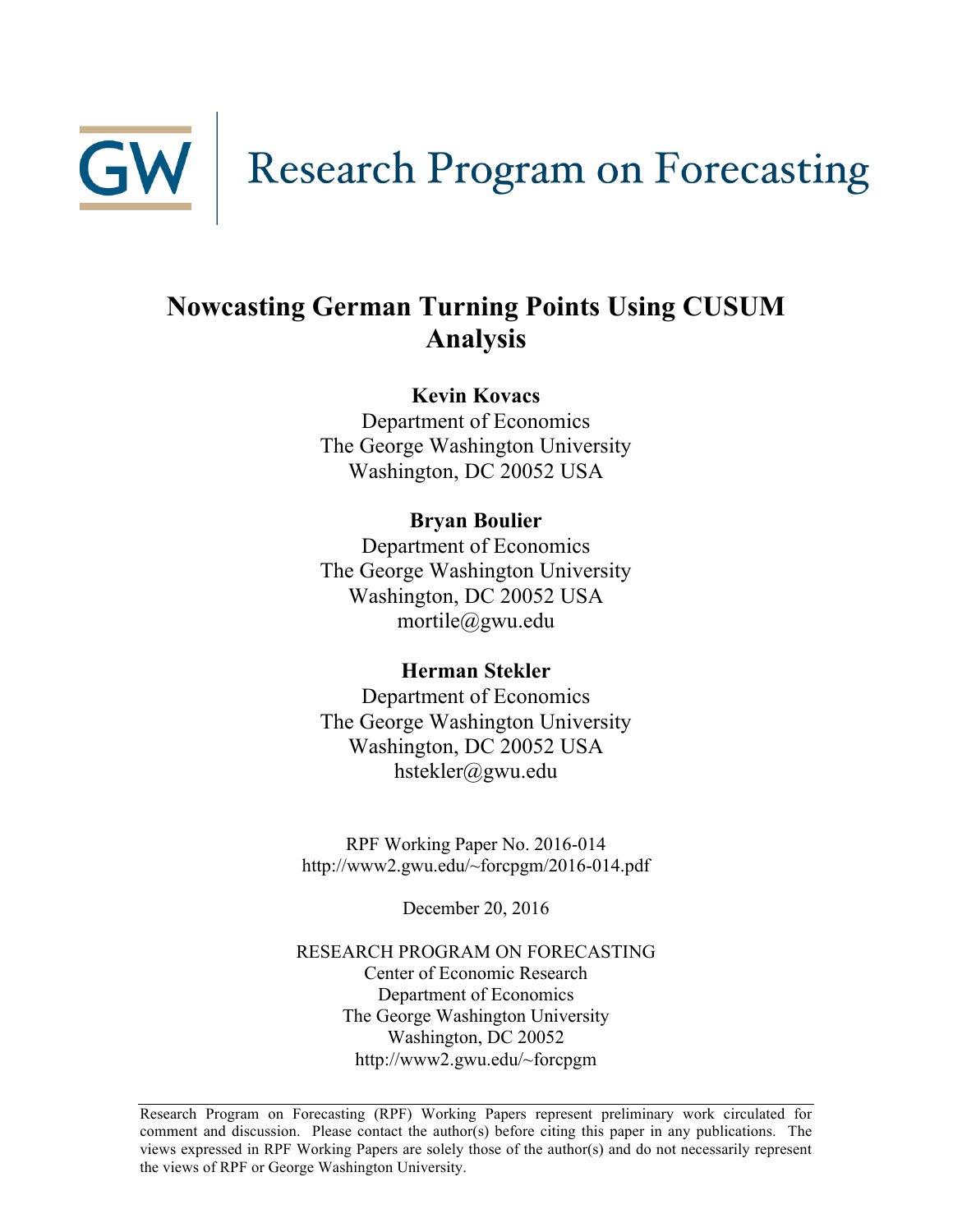# Nowcasting German Turning Points Using CUSUM Analysis

Kevin Kovacs, Bryan Boulier, Herman Stekler

George Washington University

Washington DC

# ABSTRACT

Heilemann and Schnorr-Backer (2016) presented a record of real-time announcements relating to the German economy. They assigned binary values to the information of each release. This paper shows that by applying CUSUM procedures to these binary values it is possible to identify the German recessions of 2008-9 and 2012 in pseudo real-time.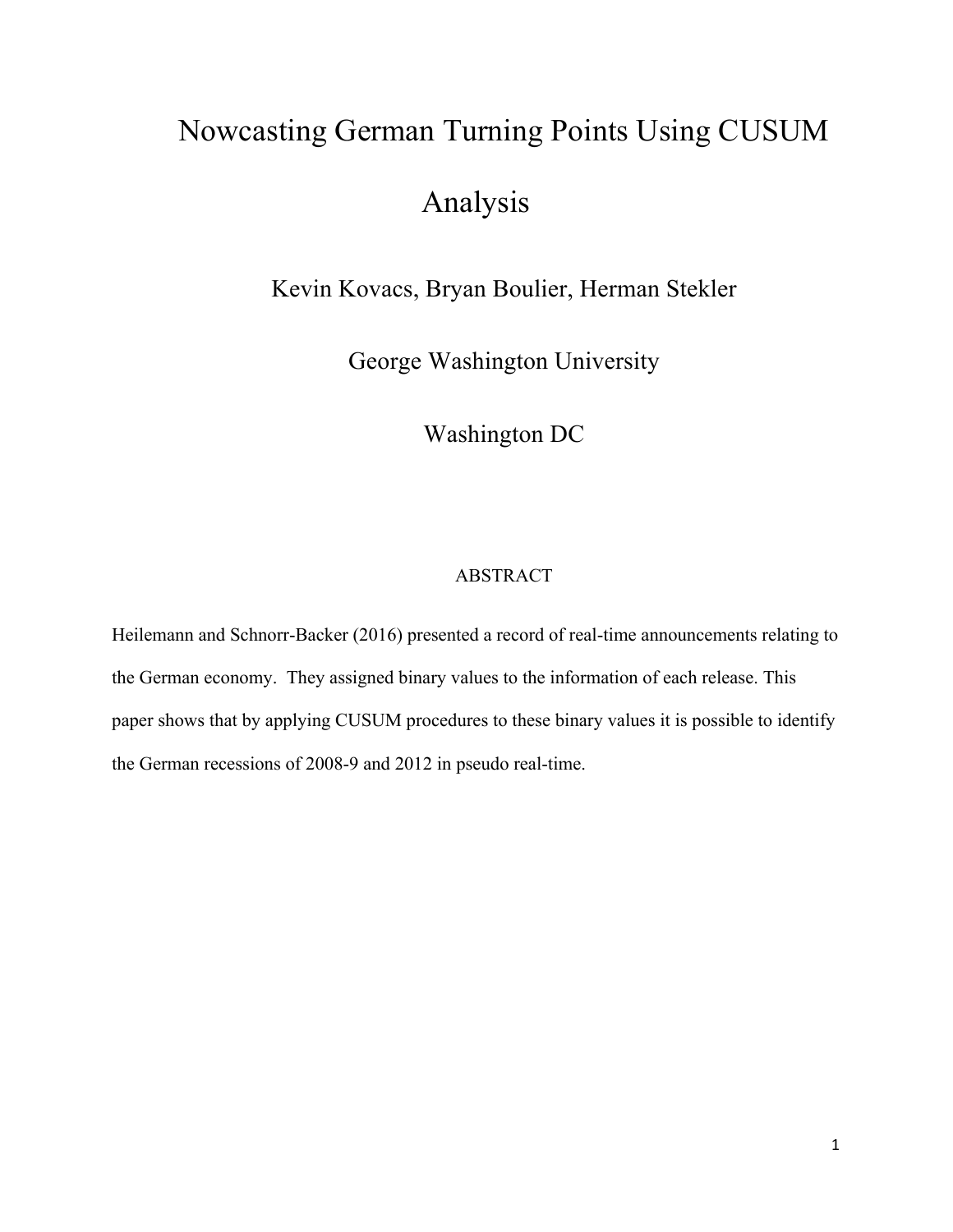# Nowcasting German Turning Points Using CUSUM Analysis

Many studies have shown that forecasters generally do not forecast recessions in advance. (Loungani, 2001; Fildes and Stekler, 2002; Heilemann and Stekler, 2013; Dopke and Fritsche, 2006; Stekler, 2008). In fact there also is evidence that recessions may not even be identified as they are occurring. (Hamilton, 2011). In a recent paper, Heilemann and Schnorr-Backer (2016) confirmed these findings as they relate to the German economy. They indicated that in many instances the recessions were not even recognized in the years in which they occurred.

Even with the all the attention that has been devoted to forecasting turning points, the forecasting record in this regard has not improved. This suggests that we should focus on what should be an easier task, recognizing recessions as they occur. In essence this is a problem of nowcasting, i.e. determining the state of the economy in real time. (Hamilton, 2011). An Appendix in the Heilemann and Schnorr-Backer paper contains a set of official statistics that we will use as real time data in a nowcasting framework. These data can be combined with an existing statistical technique, CUSUM, to determine whether the German economy remains in an upward trend or has entered a recession.

The Appendix in the Heilemann and Schnorr-Backer paper contains a record of all the real time statistical announcements issued by the Federal Statistical Office of Germany relating to the German economy for most of 2008. The authors had assigned values to the information that was contained in each release: the value was 1 (-1) if the announcement indicated that the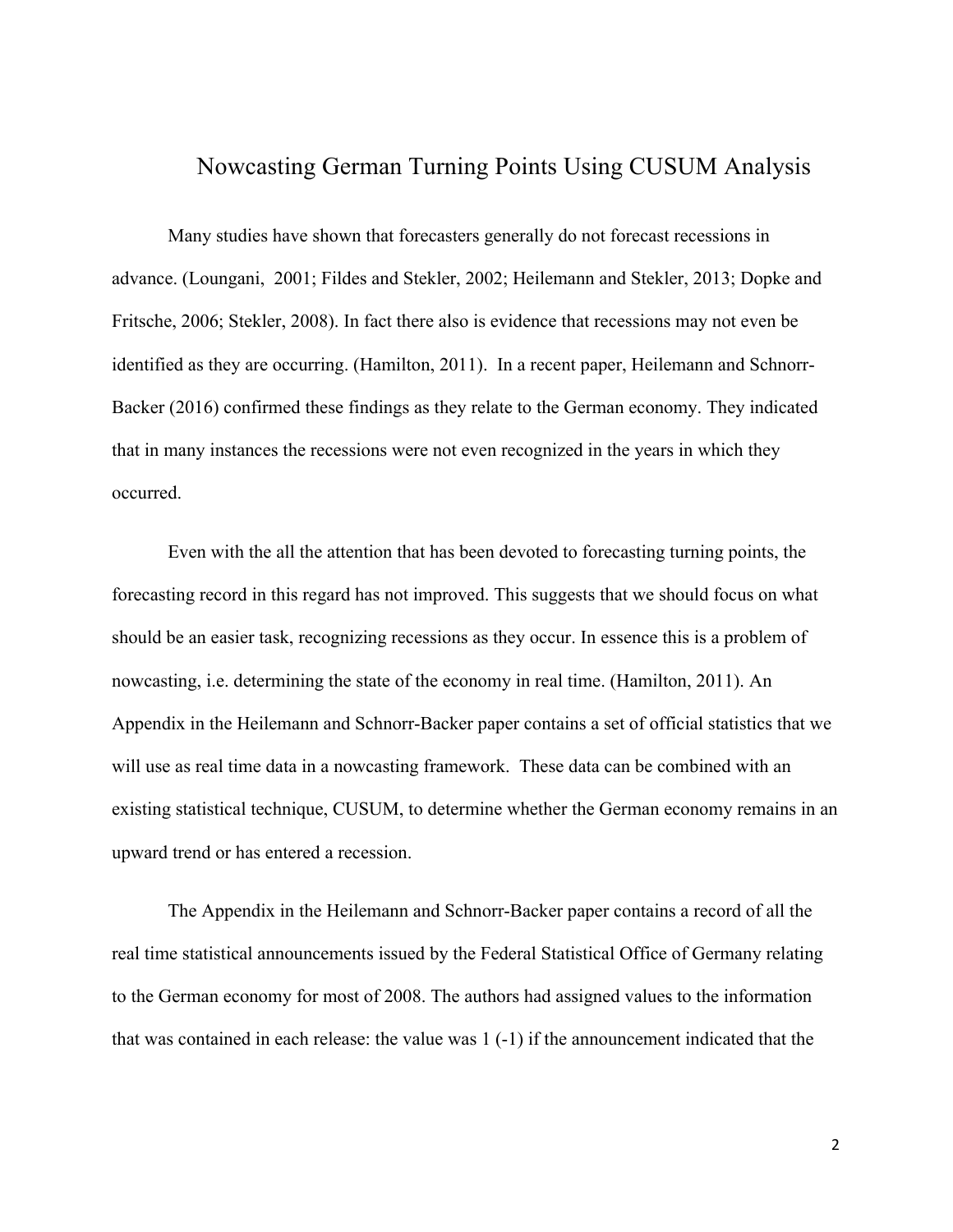variable of interest had shown positive (negative) changes from the previous period. This is as far as Heilemann and Schnorr-Backer had taken their analysis of these announcements.

However, it is possible to use these announcements in a nowcasting framework. This procedure involves a two-step procedure. First, similar to Heilemann and Schnorr-Backer we make a qualitative assessment of the direction of change of the variable, without regard to the magnitude of the quantitative movement. Then the qualitative assessment is converted into a quantitative measure which makes it possible to combine the information from all the variables.<sup>1</sup>

As indicated, the original data in the Appendix were only for 2008. We collected all of the similar statistical announcements for the period, 2009-2014 and assigned values to the individual releases similar to those of Heilemann and Schnorr-Backer. We then used CUSUM procedures to determine if and when the recessions of 2008-9 and 2012-13 could have been identified in pseudo-real time.

The next section presents the data for the German economy. This is followed by a discussion of the statistical procedure, CUSUM, which we use. The results and the implications for forecasting recessions are in the final sections.

#### **I. Data**

!!!!!!!!!!!!!!!!!!!!!!!!!!!!!!!!!!!!!!!!!!!!!!!!!!!!!!!!!!!!

The data that are used in this pseudo-real time exercise are 15 sets of releases issued by the Federal Statistical Office of Germany, usually on a monthly basis. These are the official statistics measuring the real sector of the German economy. They refer to GDP, employment, manufacturing and retail sales, new orders, etc. The full list of indicators that we examined is

 $1$  There have been a number of forecasting analyses in which qualitative information is transformed into a quantitative measure and then analyzed. (See Goldfarb et al., (2005); Lundquist and Stekler, (2012); Stekler and Symington (2016).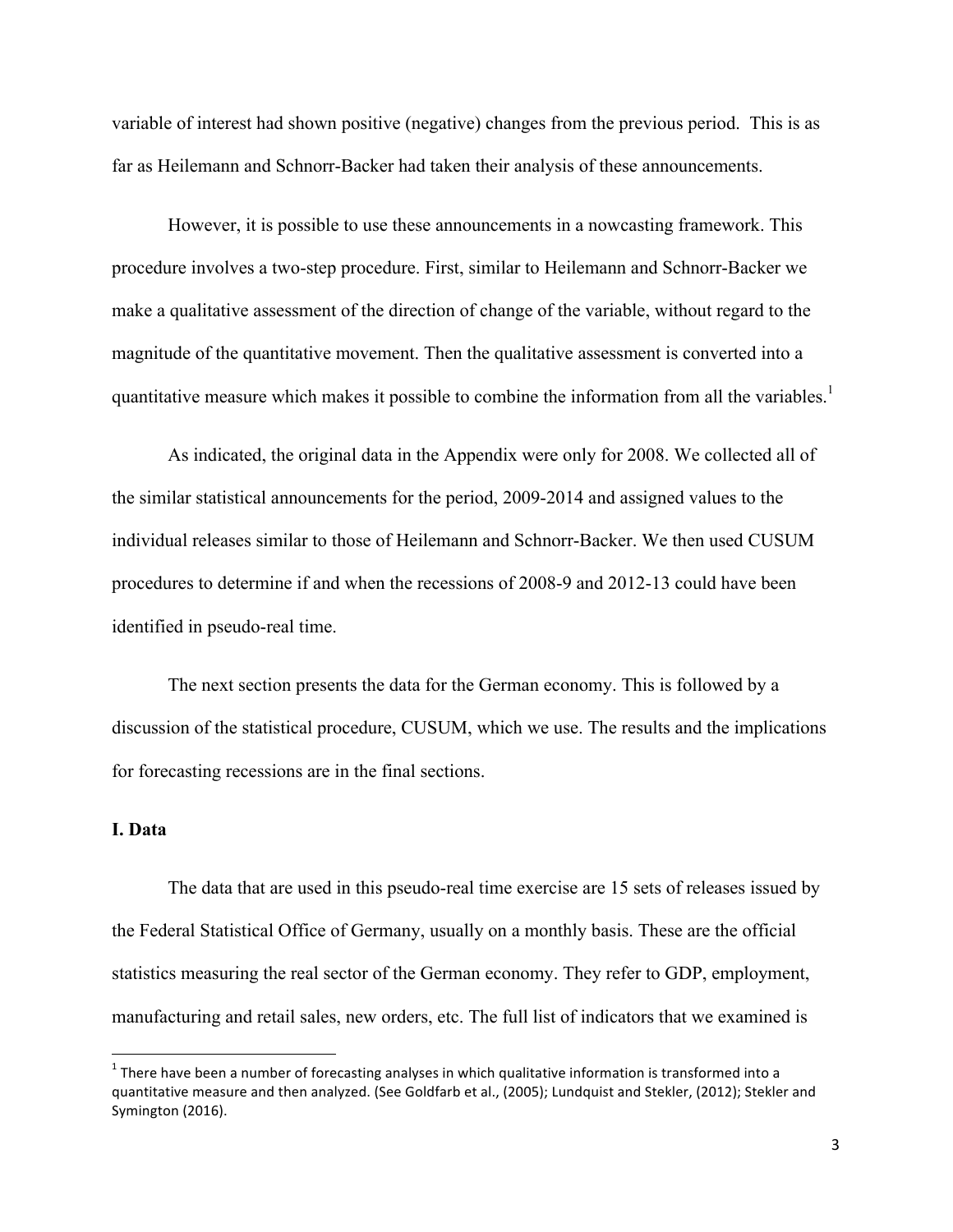contained in the Appendix of this paper.<sup>2</sup> Table 1 presents two examples of the announcements that accompanied the publication of the data. The first release is scored as showing a negative effect; the second is considered positive.

We adopt the same scoring system as used by Heilemann and Schnorr-Backer. There is a positive score if the indicator increased from the previous period regardless whether or not the value of the earlier observation was revised. For each variable, the scores are associated with the

| Date          | Indicator          | Press Release                | Brief summary                                                                                                                                                                                                                                                                                                                                                                                                               | Assessment |
|---------------|--------------------|------------------------------|-----------------------------------------------------------------------------------------------------------------------------------------------------------------------------------------------------------------------------------------------------------------------------------------------------------------------------------------------------------------------------------------------------------------------------|------------|
| May 30, 2008  | Retail sales       | Press release<br>number 201. | As compared to April 2007, nominal<br>retail revenues increased by 1.5% while<br>real retail revenues decreased by 1.0%,<br>in April 2008. It is important to take into<br>account that April 2008 had three<br>business days more (26) than April 2007<br>(23). After consideration of seasonal<br>effects, nominal and real revenues<br>decreased by $1.3\%$ and $1.7\%$ ,<br>respectively, as compared to March<br>2008. | $-1$       |
| Oct. 30, 2008 | Wholesale<br>sales | Press release<br>number 405. | As compared to September 2007,<br>nominal and real wholesale revenues in<br>September 2008 increased by 14.7% and<br>7.5%, respectively. After consideration<br>of seasonal effects, nominal and real<br>revenues increased by $0.9\%$ and $0.5\%$ ,<br>respectively, as compared to August<br>2008.                                                                                                                        | $+1$       |

Table 1 Examples of Announcements and Scores

date on which the information was released and are listed in chronological order. It is then possible to cumulate the scores across all the variables in the same chronological order. The

!!!!!!!!!!!!!!!!!!!!!!!!!!!!!!!!!!!!!!!!!!!!!!!!!!!!!!!!!!!!

 $2$  The releases were obtained from the Statistiches Bundesant.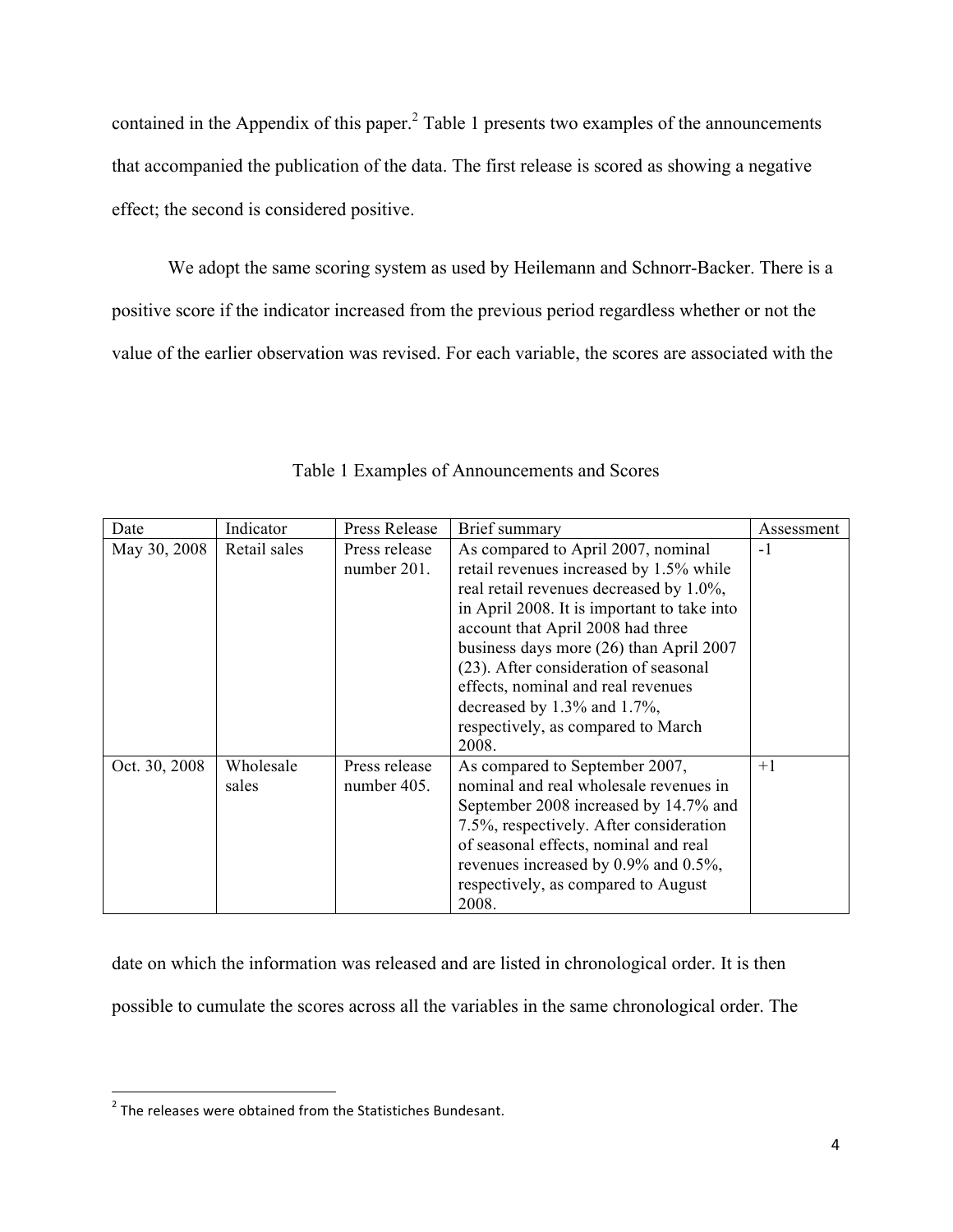reason for cumulating the scores is that as an economy expands, the number of series referring to that economy should also be increasing.<sup>3</sup>

Figure 1 presents the cumulated running total of these scores while the dates of the turning points associated with the 2008-9 and 2012-13 business cycles are listed in Table2. The graph shows a clear cyclical pattern with peaks and troughs near the dates of the 2008-9 and 2012-13 cyclical turning points. Our interpretation of this information is that an ex-post analysis would have identified the dates of the turning points close to the dates when they actually occurred.<sup>4</sup> We now ask whether similar results could have been obtained in (pseudo) real time. We use CUSUM procedures for this analysis.

# **II. CUSUM**

CUSUM is a well-established statistical quality control technique.<sup>5</sup> It has been used to detect whether an industrial process has deviated significantly from a given benchmark, i.e. whether a significant change has occurred. It is used after a process has been under control for a period of time and the benchmark criterion has been formulated.

After the benchmark has been established, each subsequent measurement of the process is compared with the benchmark, and deviations from the benchmark are cumulated to form the CUSUM. If the process is under control, the summed measurements should at no time diverge significantly from the benchmark. This implies that the deviations from the benchmark average

!!!!!!!!!!!!!!!!!!!!!!!!!!!!!!!!!!!!!!!!!!!!!!!!!!!!!!!!!!!!

 $3$  In a sense, this procedure is similar to a diffusion index that measures the number of series that are increasing in a given month. One difference is that CUSUM cumulates the changes. Moreover, these data are the numbers that were released on a specific day and adjacent observations don't necessarily refer to the same month. We, thus

avoid the "ragged edge" problem when all of the available data do not refer to the same month.<br><sup>4</sup> Even recognizing the turning points with a lag would provide information because the first estimate of GDP for a quarter is published 30 or more days after the end of the quarter.

 $<sup>5</sup>$  Most statistical packages contain and discuss CUSUM.</sup>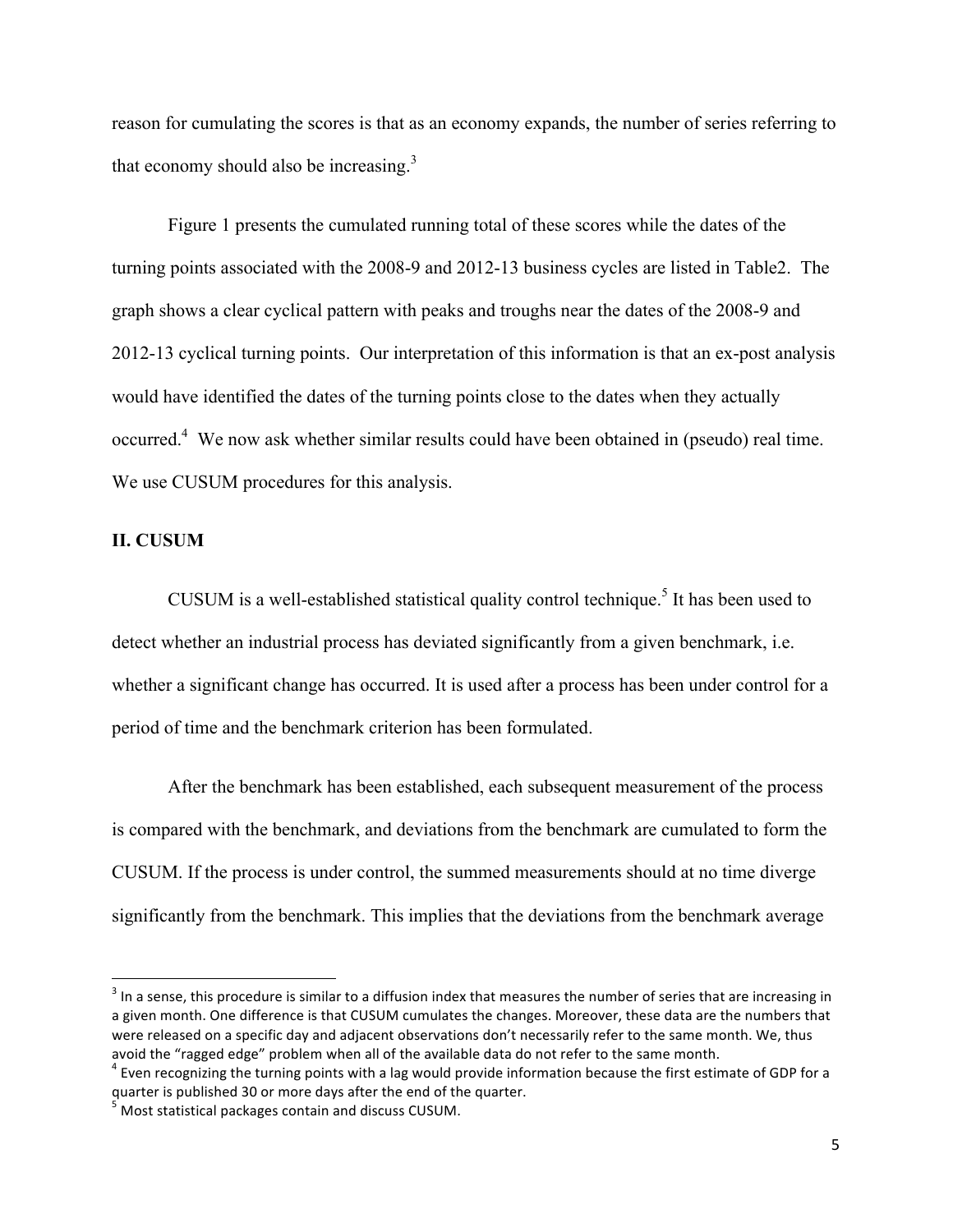out when the process is under control. When the process is out of control, the deviations of the new observations from the benchmark will not average out but rather will cumulate, i.e. the CUSUM will move further and further from the benchmark. When the CUSUM exceeds a threshold value, the observer would then determine that the process was out of control.

#### **III. CUSUM and Nowcasting**

It is possible to use CUSUM in a nowcasting task because the task of determining when a turning point occurred is similar to showing that a process is out of control. The trajectory of an economy is analogous to a production process with the exception that the economy is growing or declining. Given a growing economy, the incoming information should contain more positive rather than negative news. When the ratio of positive to negative news is less than expected, CUSUM will begin to decline and approach the benchmark. The turning point will have been identified in real time when the CUSUM is significantly less than the benchmark value.

The benchmark depends on the stage of the cycle. If the economy is growing, CUSUM is expected to increase. We first estimate a regression to obtain a linear growth rate of CUSUM over the previous six months. Equation 1shows the relationship between CUSUM (Y) and time.

 $Y = a + bt$  (1)

where t, the unit of time, corresponds to one day. We assume that this trend will continue and use equation 1 to estimate the values of CUSUM six and twelve months into the future. These estimates correspond to our benchmark. The threshold is established from the one-sided 95% confidence interval associated with the estimates of CUSUM.<sup>6</sup> If the observed CUSUM is *less* 

!!!!!!!!!!!!!!!!!!!!!!!!!!!!!!!!!!!!!!!!!!!!!!!!!!!!!!!!!!!!

 $6$  The confidence interval is calculated from the standard deviation of equation 1.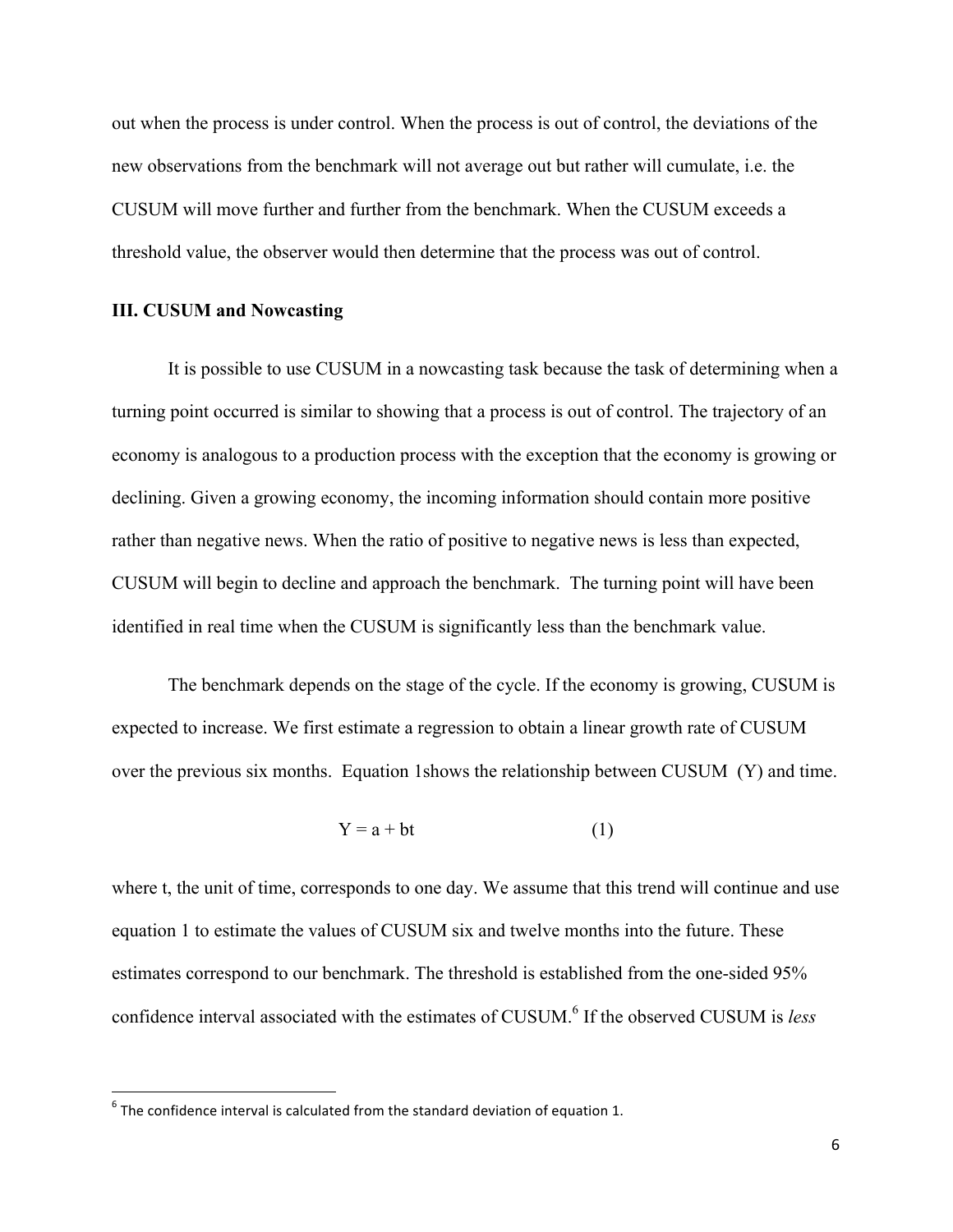*than this critical value*, we would conclude that the economy has entered a recession.<sup>7</sup> Once the recession has been identified, the next task is to identify the trough of the cycle. We, therefore, start the process of calculating a new trend. When the CUSUM *exceeds* the benchmark, the trough has been identified.

# IV. Results

# A. 2008 Peak

We start our analysis with data beginning in January 2008 because the data releases from the Federal Statistical Office of Germany prior to that date had not been archived and were not readily available. Consequently, we did not have the growth trend from the previous year and used a zero growth line as the benchmark. $8\text{ The standard deviation of the CUSUM for the first}$ three months of 2008 was then used to establish the threshold. We began the pseudo-real time forecasting exercise with the data that became available in April 2008. Figure 2 shows that CUSUM became less than the critical value in the middle of May 2008 and remained below that number throughout the recession.<sup>9</sup> Thus the beginning of the recession which began in the second quarter of 2008 would have been identified simultaneously with its occurrence.

#### B. 2009 Trough

!!!!!!!!!!!!!!!!!!!!!!!!!!!!!!!!!!!!!!!!!!!!!!!!!!!!!!!!!!!!

We now turn our attention to identifying the trough of this cycle. We assume that the recession will last at least six months and compute CUSUM for the six months training period beginning in May 2008. In order to establish the benchmark, the time trend of this variable is

<sup>&</sup>lt;sup>7</sup> If we are looking for the end of a recession, the opposite rule would apply: CUSUM exceeds the expected value.<br><sup>8</sup> If there had been a positive trend, the CUSUM would have breached the threshold earlier.

 $^9$  The CUSUM marginally exceeded the threshold on May 7 and May 14, but an observation on May 15 reversed this result. The data released on May 19 definitively brought it below the threshold.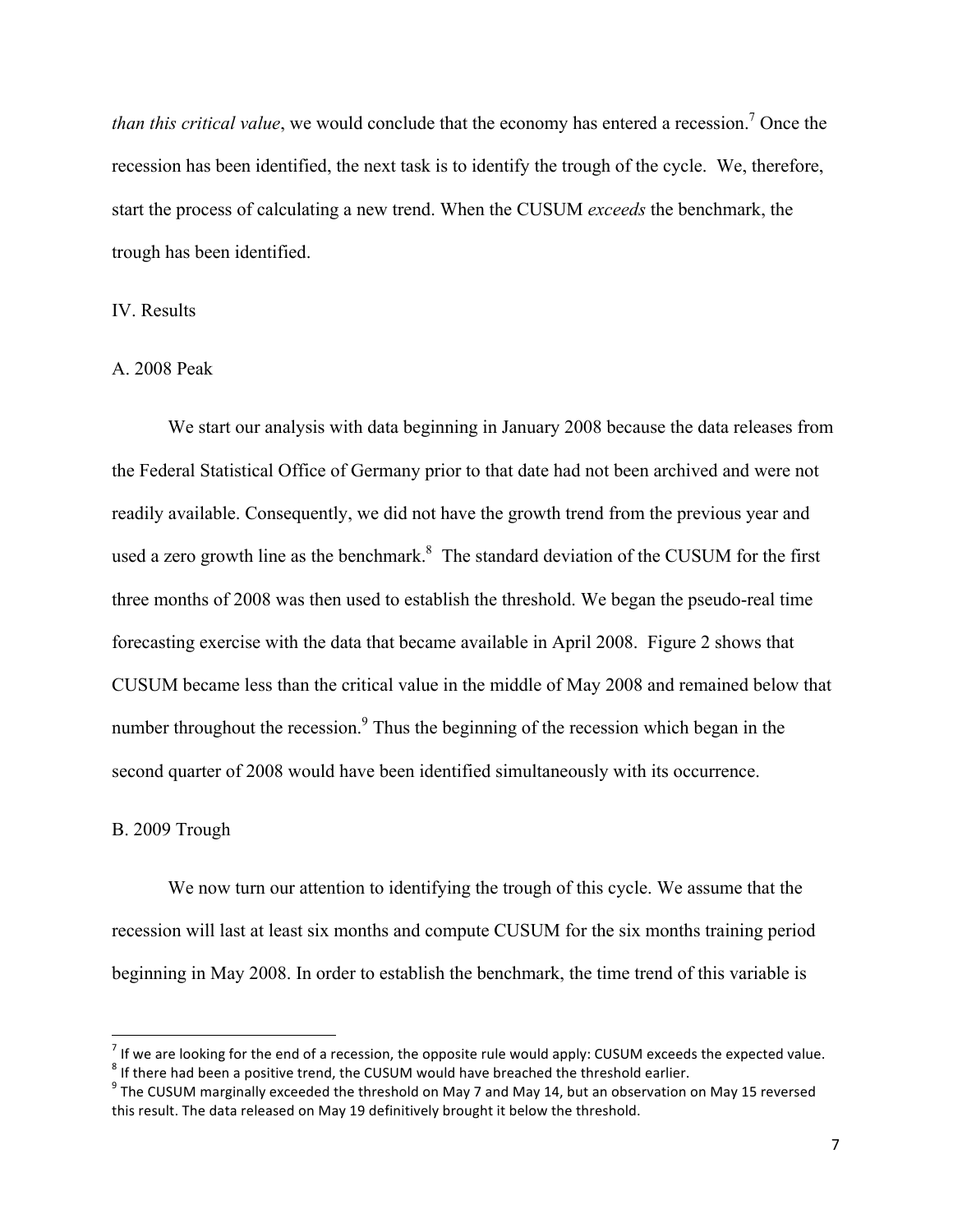estimated and extrapolated into the future. The threshold is again based on the standard deviation of the estimated regression and the trough is identified when the CUSUM exceeded the critical value. (See Figure 3). This occurred on July 9, 2009. Officially, the recession had ended in the first quarter of 2009. Thus the identification of the trough was a quarter late. However, this may not be a serious error for the annualized growth rate of 2009Q2 was a mere 0.1%.

#### C. 2009-end 2011

We repeated this procedure periodically for the period 2009- mid 2011. Every three months this involved estimating the positive sloping baseline CUSUM, extending the baseline for six months and determining whether the real-time releases declined significantly below this baseline. In this period there was not a single signal of an impending recession, i.e. there were no false alarms.

#### D. 2012-13 Nowcasts

Figures 4A-4C show the CUSUM graphs for periods beginning in January, April, and July 2012, respectively. In each case the training period is based on data for the preceding six months. There was no signal of a recession between the January and April forecasts; similarly for the April-July time period. (Figures 4A and 4B). However, the CUSUM derived in July 2012 shows a definite negative trend by the Fall of 2012. It crosses the threshold in November 2012 and can be considered an excellent nowcast because the peak of that cycle was in 2012Q4. We do not present the graphs for the trough of this cycle but the procedure identified the turn in May 2013 whereas the turn actually occurred in 2013Q1- again a short lag in identifying the bottom of the cycle.

#### E. Summary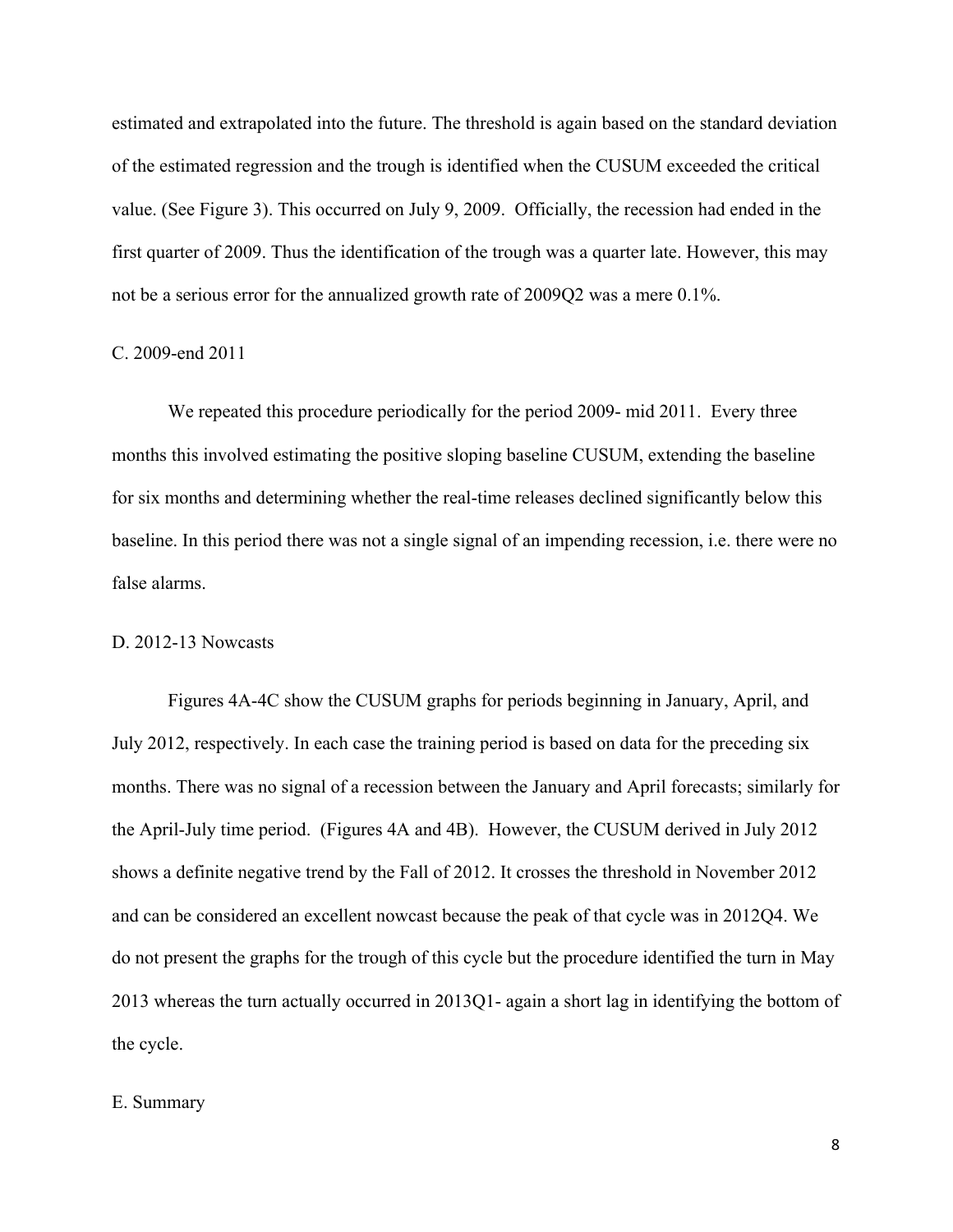Table 2 summarizes our results. The peaks of the two German business cycles that occurred between 2008 and 2015 were identified in pseudo real-time relatively close to when they actually occurred. The troughs were identified with a one quarter lag. There were no false signals during this period.

#### V. Conclusions

Given economists' inability to forecast recessions in advance, the next best outcome would be the ability to recognize these cyclical turns as they occurred. This paper has suggested one approach for nowcasting cyclical turns. This method uses the qualitative content associated with each official statistical announcement to assess whether the economy has expanded or contracted in the latest reporting period. In an expanding economy there should be more positive than negative announcements. Thus it is possible to construct a benchmark to determine how the ratio of positive to negative announcements should unfold over time. When there is a significant departure from this benchmark, we would identify a turning point.

In this paper we used CUSUM to develop the benchmark and applied this procedure to the qualitative content of German official statistical announcements. We found that this procedure yielded positive results. It identified the cyclical turns of the 2008-9 and 2012-13 German recessions approximately at the time that they occurred and made no false predictions. Since these significant results were obtained only for two German recessions, it will be important to determine whether they can be duplicated in other economies. If so, we would have found a valuable procedure for now casting cyclical turns.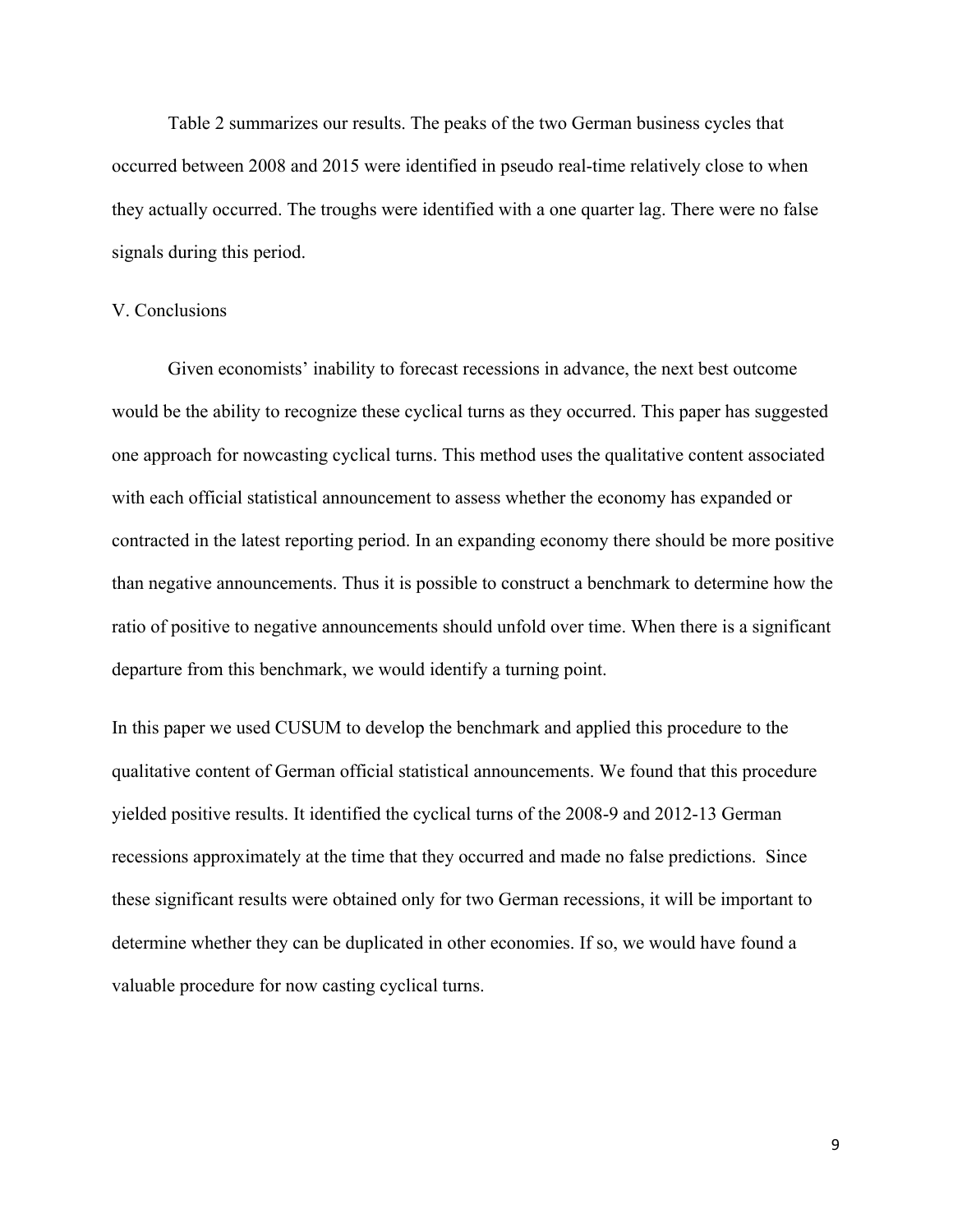## References

Dopke, J, and Fritsche, U. (2006). Growth and inflation forecasts for Germany, *Empirical Economics*, 31, 777-798.

Fildes, R. and Stekler, H. (2002). The state of macroeconomic forecasting, Journal of Macroeconomics, 24, 435-468.

Goldfarb, R., Stekler, H. and David, J. (2005), Methodological issues in forecasting: Insights from the egregious business errors of late 1930, Journal of Economic Methodology, 12 (4), 517-542.

Hamilton, J. H. (2011). Calling recessions in real time, *International Journal of Forecasting*, 27(4), 1006-1026.

Heilemann, U. and Schnorr-Backer, S. (2016). Accurate forecast, wrong message: Could the start of the 2008-9 recession in Germany have been foreseen? (mimeo).

Heilemann, U. and Stekler, H. O. (2013). Has the accuracy of German forecasts improved? German *Economic Review, 14 (2), 235-253.* 

Loungani, P. (2001). How accurate are private sector forecasts? Cross-country evidence from *Consensus Forecasts* of output growth, International Journal of Forecasting, 17, 419-432.

Lundquist, K. and Stekler H. O. (2012). Interpreting the forecasting performance of business economists during the Great Recession, *Business Economics*, 47 (2), 148-154.

Stekler. H. and Symington, H. (2016). Evaluating qualitative forecasts: The FOMC minutes, *International Journal of Forecasting*, 32 (2), 559-570.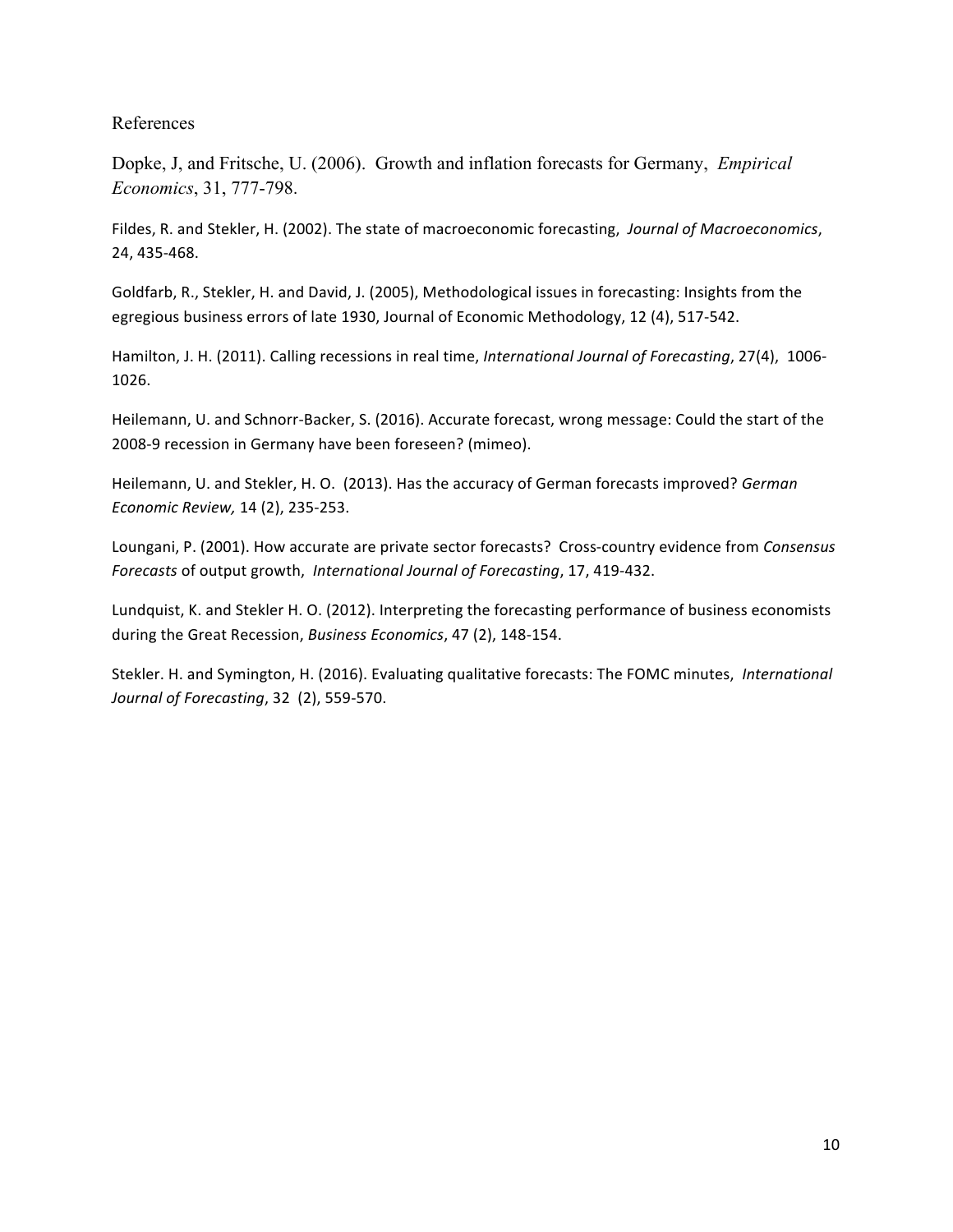#### **Table 2**

# **Dates of Turning Points and Dates of Nowcasts**

| <b>Turning Point</b>        | Official dates of turning points<br>determined retrospectively | Identification<br>the<br>0f<br>turning point using the<br>proposed model |
|-----------------------------|----------------------------------------------------------------|--------------------------------------------------------------------------|
| Peak 2008/9 recession       | $2nd$ Quarter 2008                                             | Middle May 2008                                                          |
| Trough 2008/9 recession     | 1 <sup>st</sup> Quarter 2009                                   | <b>July 2009</b>                                                         |
| $2012/13$ recession<br>Peak | $4th$ Quarter 2012                                             | November 2012                                                            |
| Trough 2012/13 recession    | $1st$ Quarter 2013                                             | May 2013                                                                 |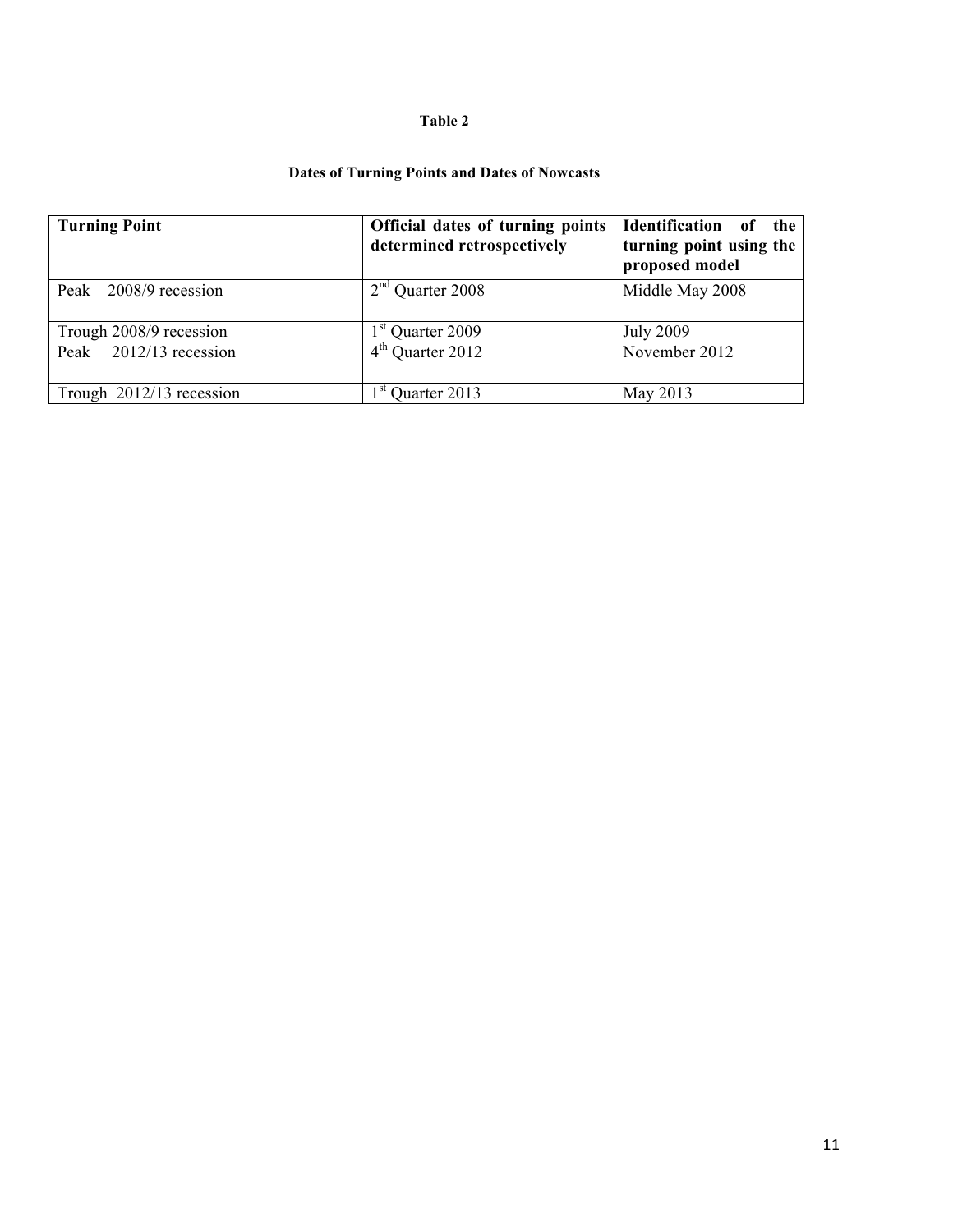

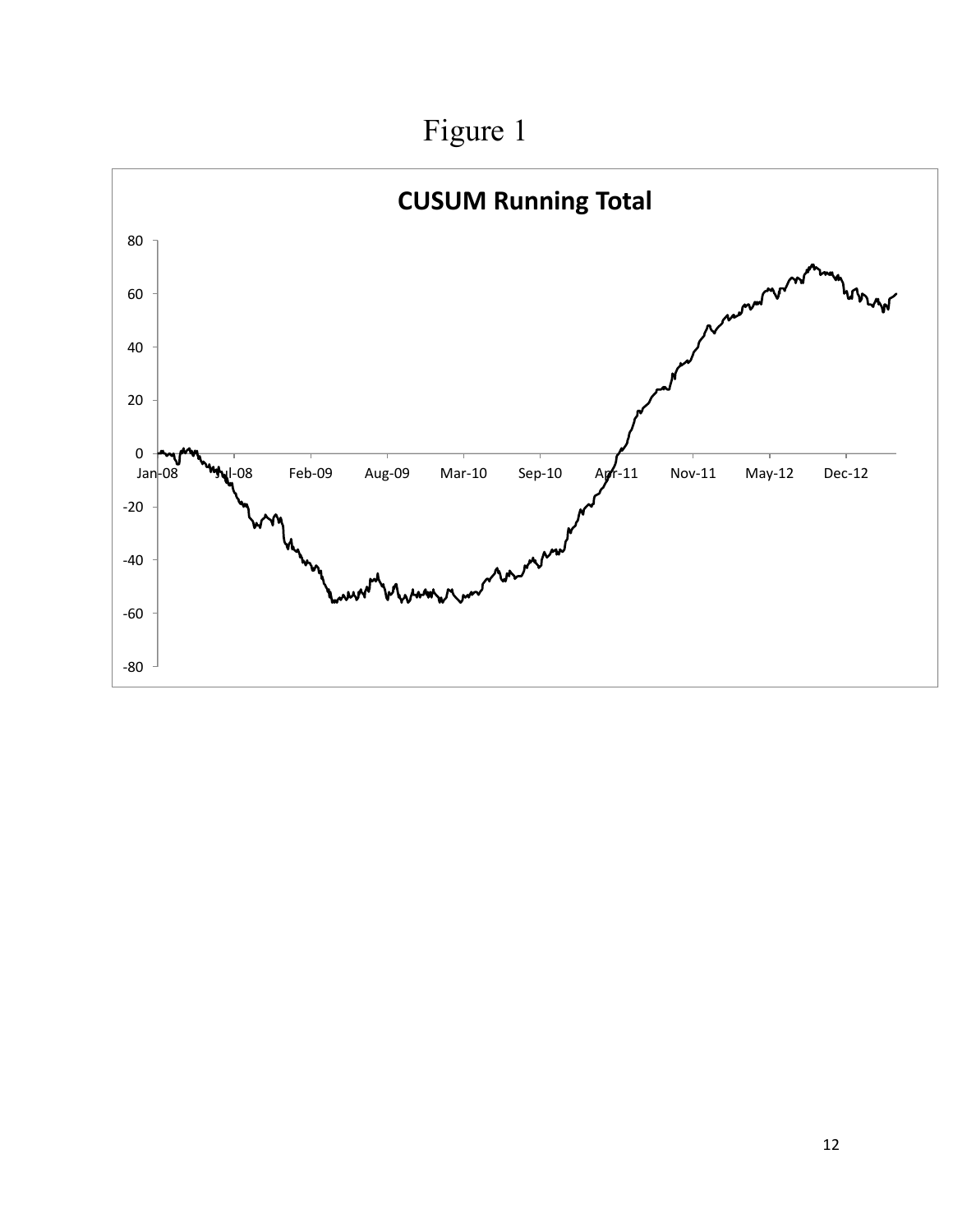Figure 2

**January 2008 - recession** 



Figure 3

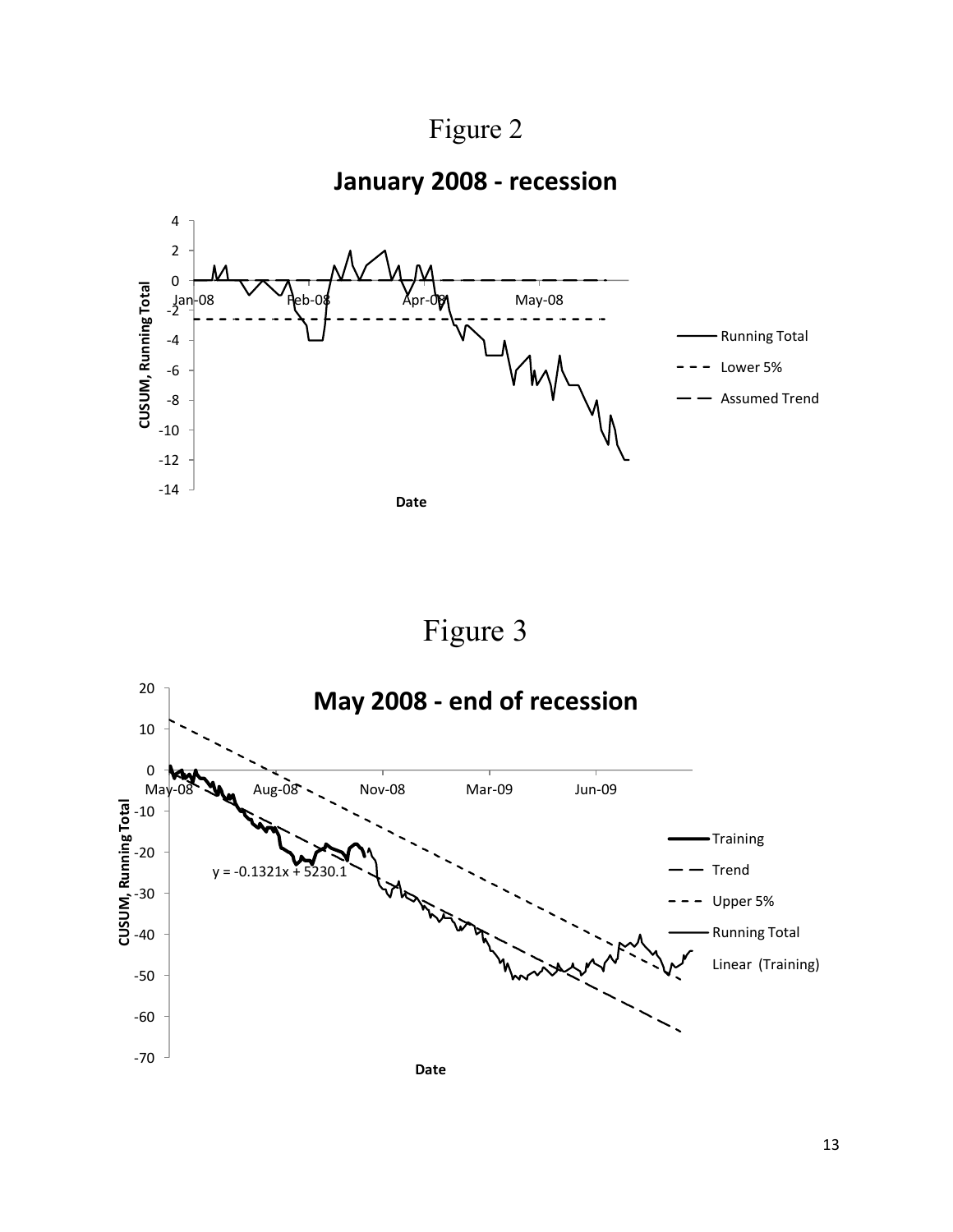

Figure 4A January 2012 Forecast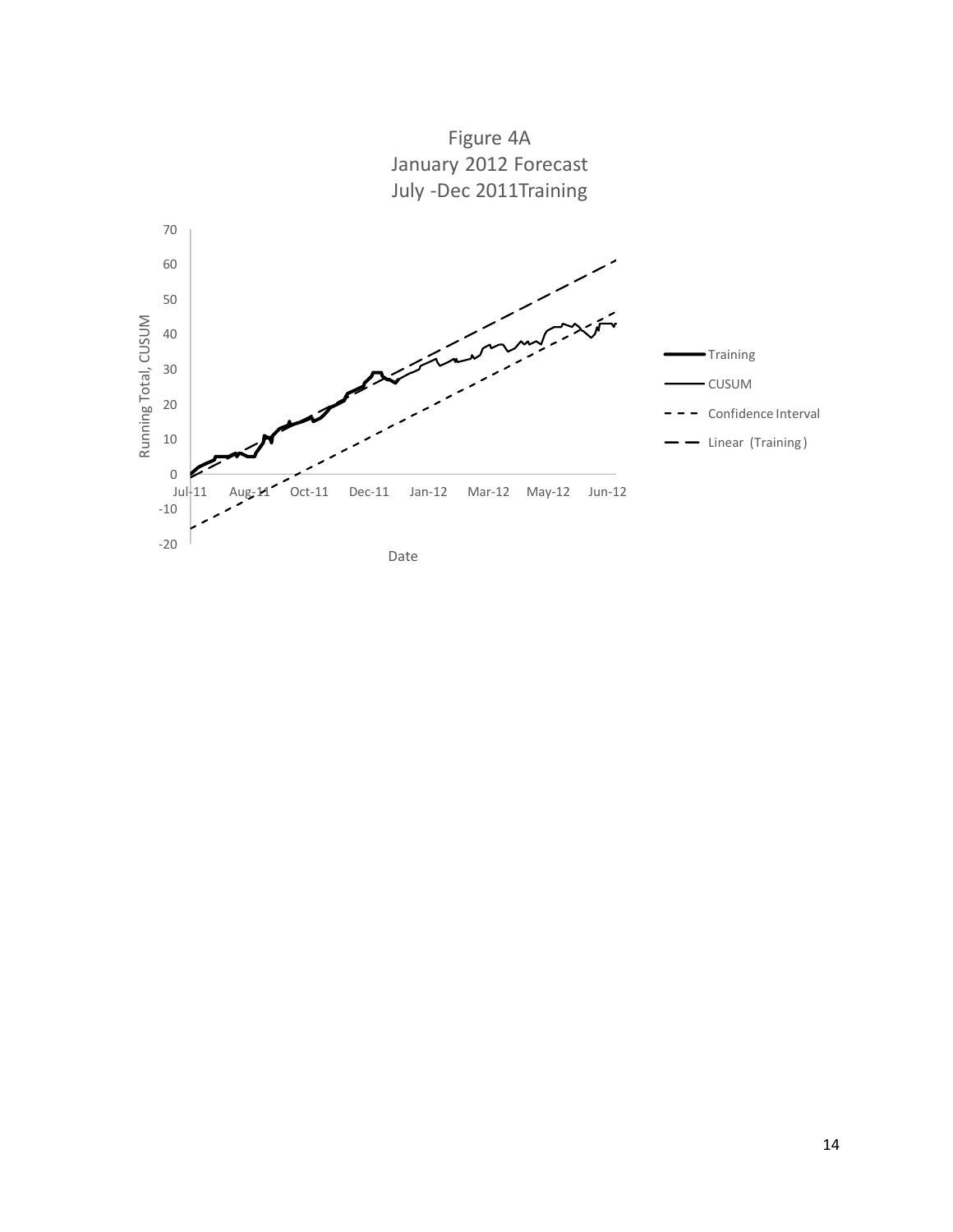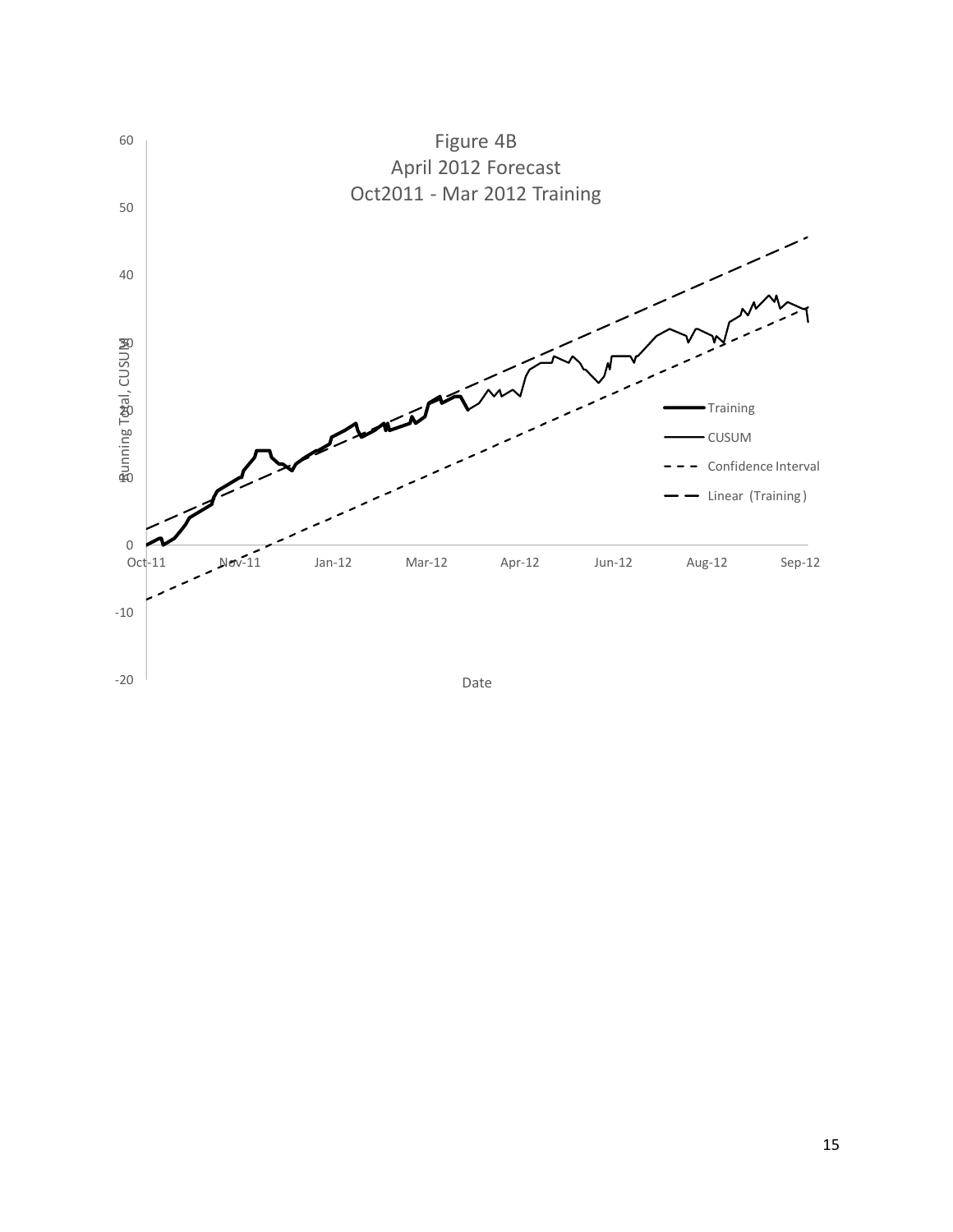